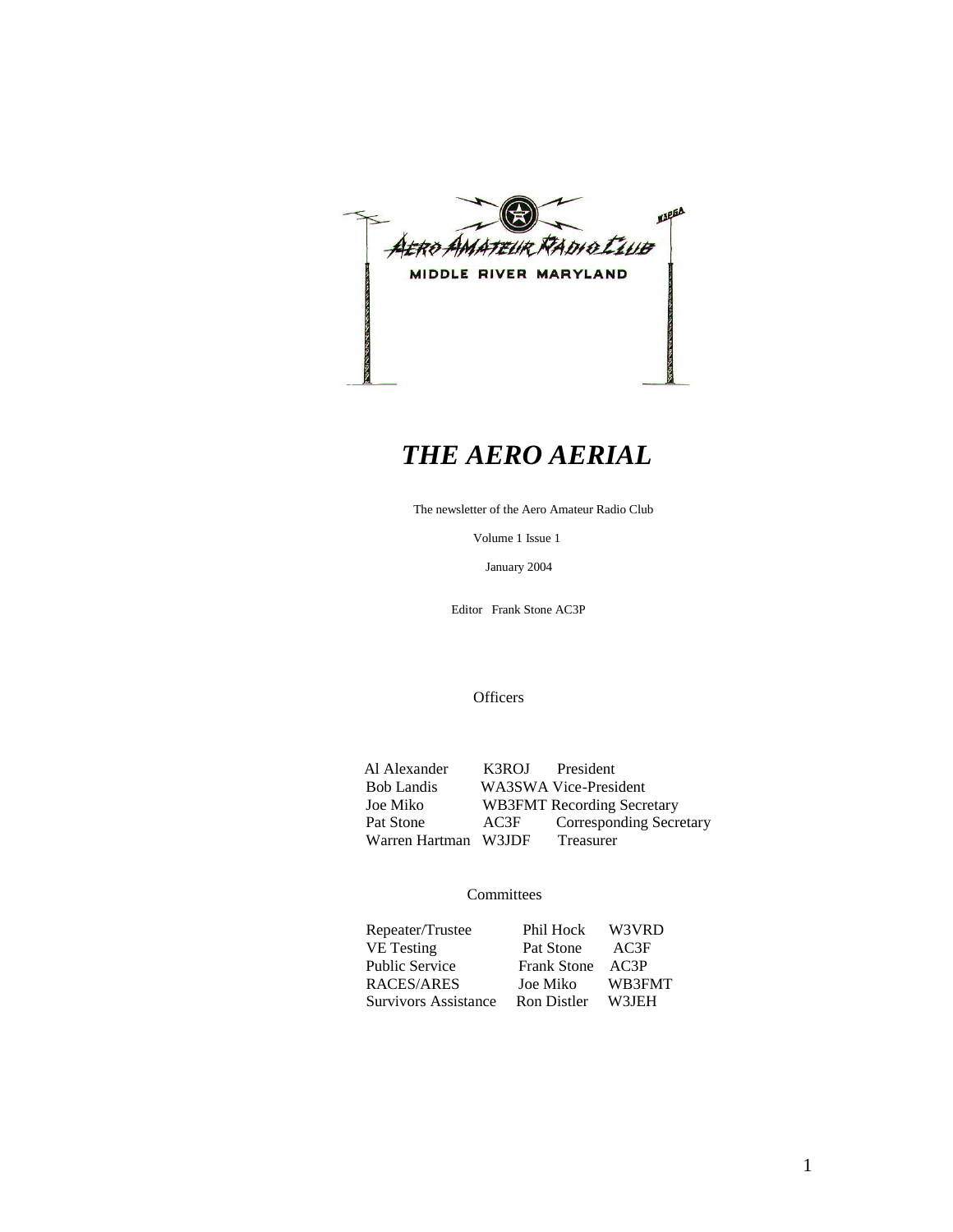### Editor's Note

After many years as a member of the Aero Amateur Radio Club, I thought one thing we needed was a small newsletter to keep the members informed about club and individual activities. The issue was raised at past meetings and Pat AC3F thought that she might take on this task. However her schedule did not permit it and the project never got off the ground.

After reading the publications of other clubs, I thought I would attempt to take on the task of starting the club newsletter. I hope in the coming months to publish a product that will reflect well on the Aero Amateur Radio Club and keep the membership informed. In this regard I hope that everyone will contribute whatever amateur radio related items or ideas you might have.

Frank AC3P

#### ABOUT THE AERO AMATUER RADIO CLUB

 Meetings: First and Third Wednesdays at 7:30 pm at Coffman's Diner (Middle River and Orem's Rd.)

Nets: See Local Area Net Schedule

 Repeaters: W3PGA (147.24 mhz - / 449.575 mhz -) W3JEH (223.24 mhz -)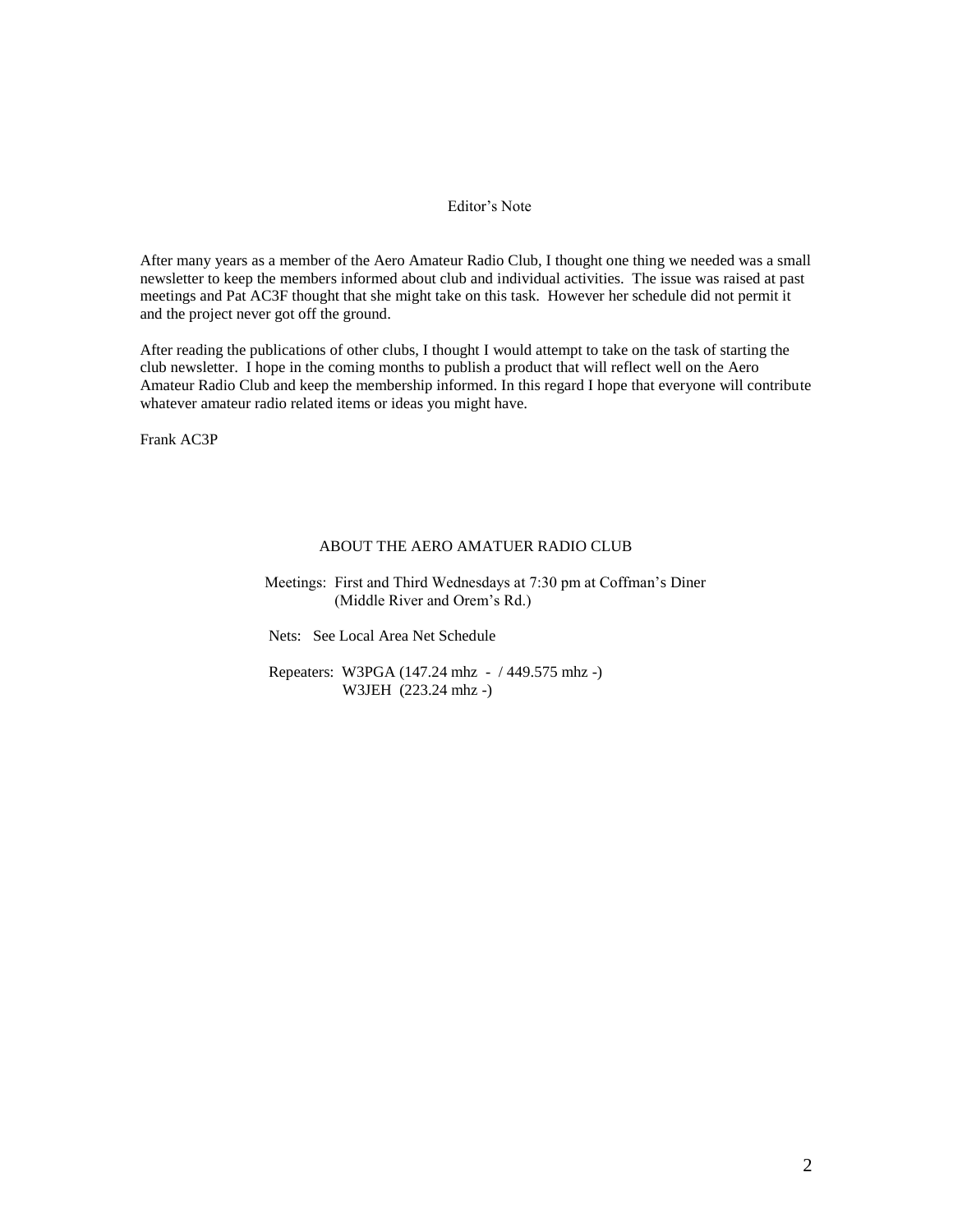#### 2003 A Look Back

The past year was a busy one for the Aero Amateur Radio Club. Club members were active in a varied number of events including contesting, Field Day, public service, traffic handling and just plain ragchewing.

In January WB3FMT continued his quest to work all volunteer fire stations with the monthly Baltimore County RACES drill. The club also held an impromptu meeting at the BARC Mini-fest. AC3F kicked of the 2003 testing calendar with the help of the usual crew of AC3P and help from non-Aero members W3MAO, WA3WRT, W3FQE, K3GOD and K3FT.

February brought lots of snow and a RACES drill concerning bad weather got cancelled.

March saw another test session at White Marsh sponsored by the club. AC3P began assisting the widow of a local ham with selling his equipment.

April had club members searching the Baltimore Hamboree and Computerfest for bargains. AC3F, WB3FMT and AC3P helped conduct the QLF morse sending contest. Later AC3F represented AERO at the Hamboree Banquet. AC3P assisted at the March of Dimes Walkathon.

May saw the Aero club coordinate communications for the annual Bikeakathon put on by the American Diabetes Association with AC3P, AC3F, WB3FMT, W3JDF, KB3JDE, and WA3SWA joining forces with BARC and BRATS members in Harford County. AC3F held another test session.



June was a busy month. WA3SWA and AC3P helped BRATS with the MS Bike Tour in Anne Arundel County. Of course AERO joined with BRATS to put W3PGA on the air from Camp Genyara for Field Day. The effort produced 1678 points, slightly down from 2002.



July saw another test session and many of the members trooped up to Timonium for the bargains at the BRATS hamfest.

In August KB3JDE helped out the SSA Employees Amateur Radio Club with their special event station W3SSA.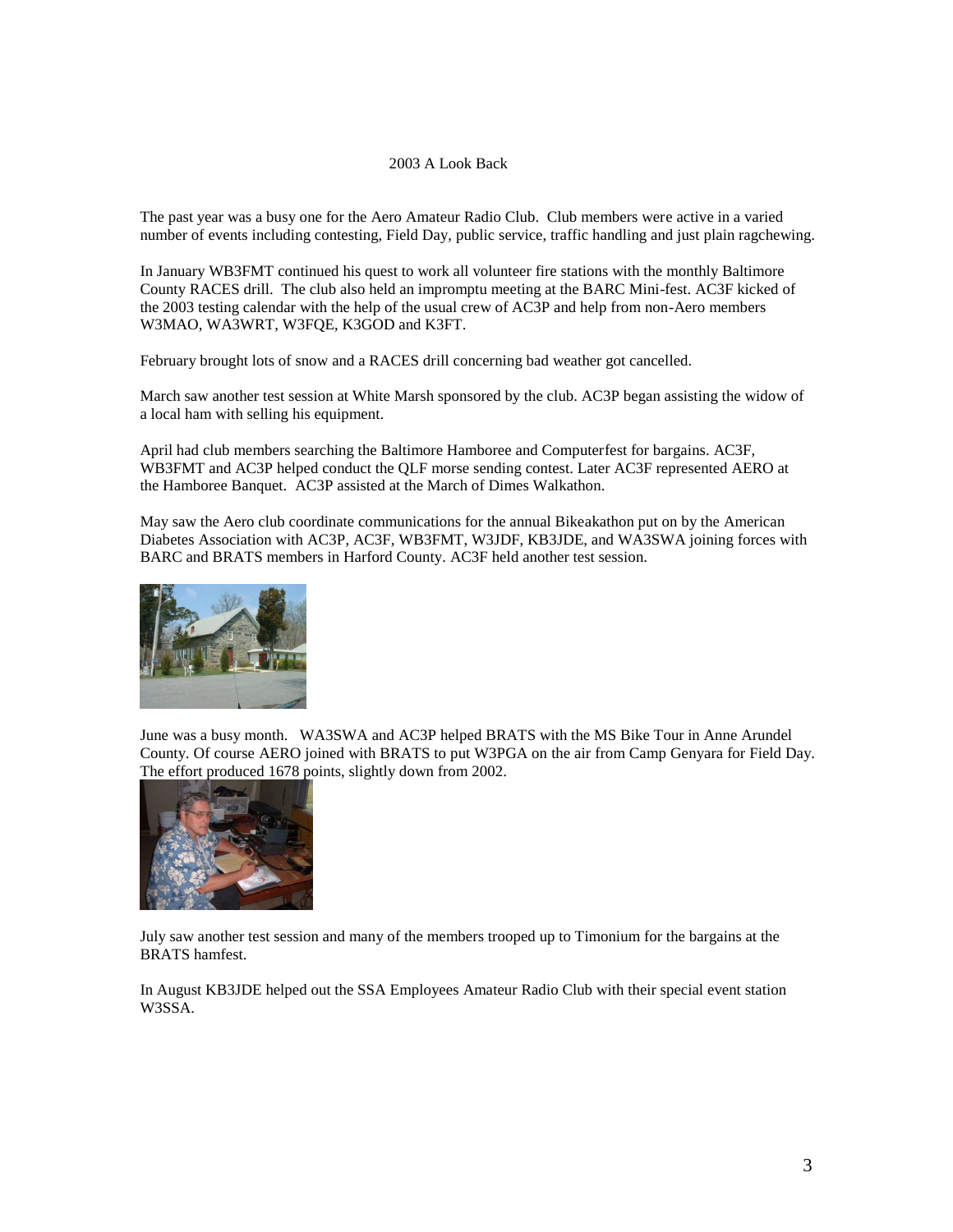September brought us Hurricane Isabel on the heals of the RACES season kick-off. K3CXC and W3VRD were watching the waters rise at their QTHs. WB3FMT pulled duty at the Red Cross Headquarters as ARES NCS while AC3P and AC3F were active at the Stemmers Run and Eastern Vo-tech Red Cross Shelters covering various shifts. The W3PGA 2 meter repeater came into use to provide communications between Red Cross personnel at the Mt. Hope HQ and the Stemmer's Run Shelter when their cell phone batteries died. The month ended with a VE test session at White Marsh.



In October an all-Aero effort provided communications for the American Diabetes Walk in Havre de Grace followed by another walk in Baltimore the next weekend. The Baltimore walk was a group effort with BRATS and BARC.

November saw the final test session for 2003 at White Marsh conducted by AC3F.

December ended the year on a sad note with the passing of Bob W3WCQ who as President of BRATS was involved with helping AERO in many Public Service efforts.

2003 also saw the addition of new members, Eric KB3JDE and Ken KB3JVP.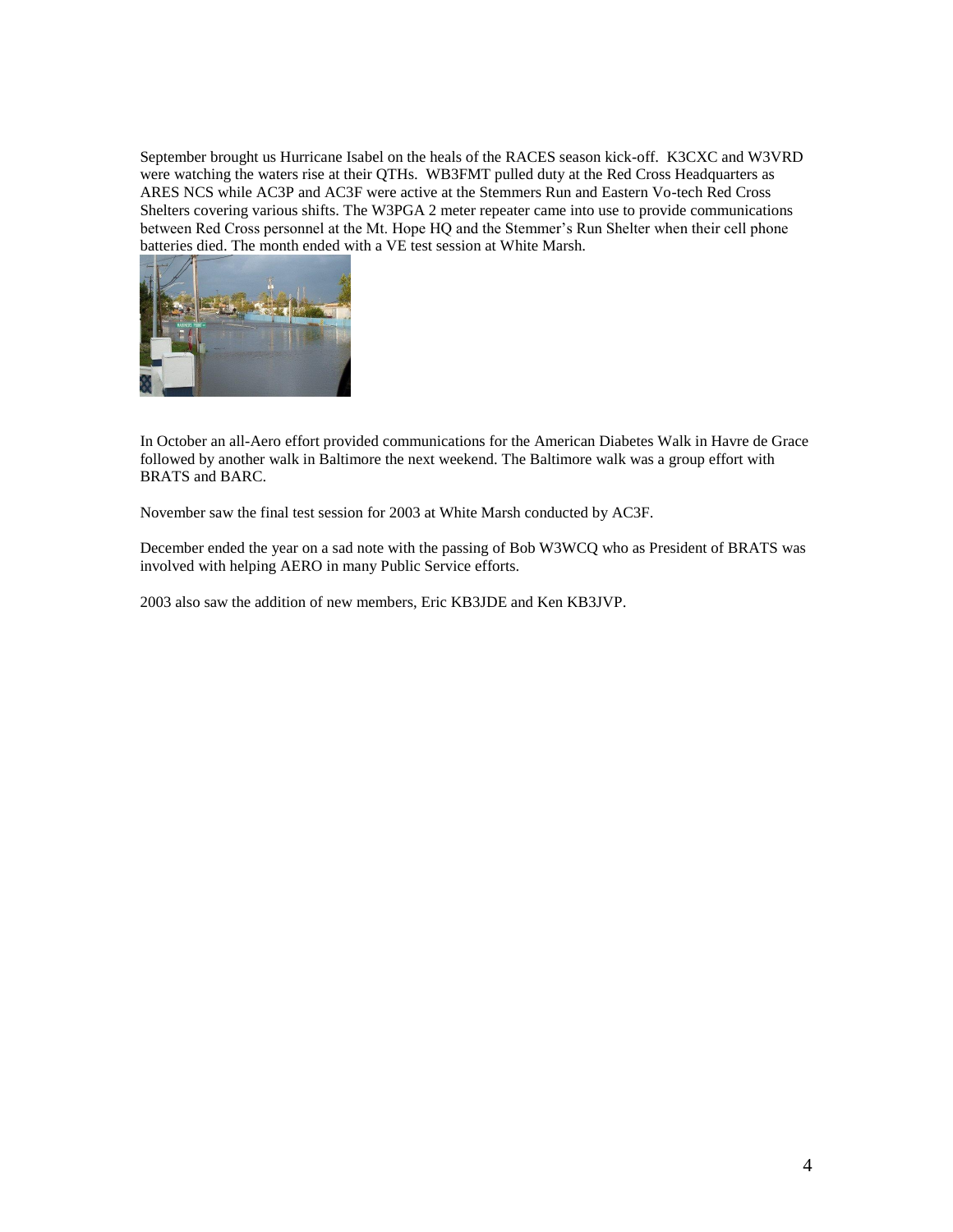# **2004 Amateur Radio Test Schedule**

# **Where: Baltimore County Public Library 2133 Sandpiper Circle White Marsh, Md.**

## **Across from White Marsh Mall**

**Time: Registration begins at 1:00 p.m. Testing begins at 1:30 p.m.** 

 **Dates: Saturday, January 31 Saturday, March 13 Saturday, May 29 Saturday, July 31 Saturday, September 25 Saturday, November 27**

 **VEC: ARRL VEC; Fee: \$12 Contact: Patricia Stone, AC3F Phone: 410-687-7209 Email: ac3f@arrl.net Walk-ins permitted if space permits. No one admitted after testing begins.**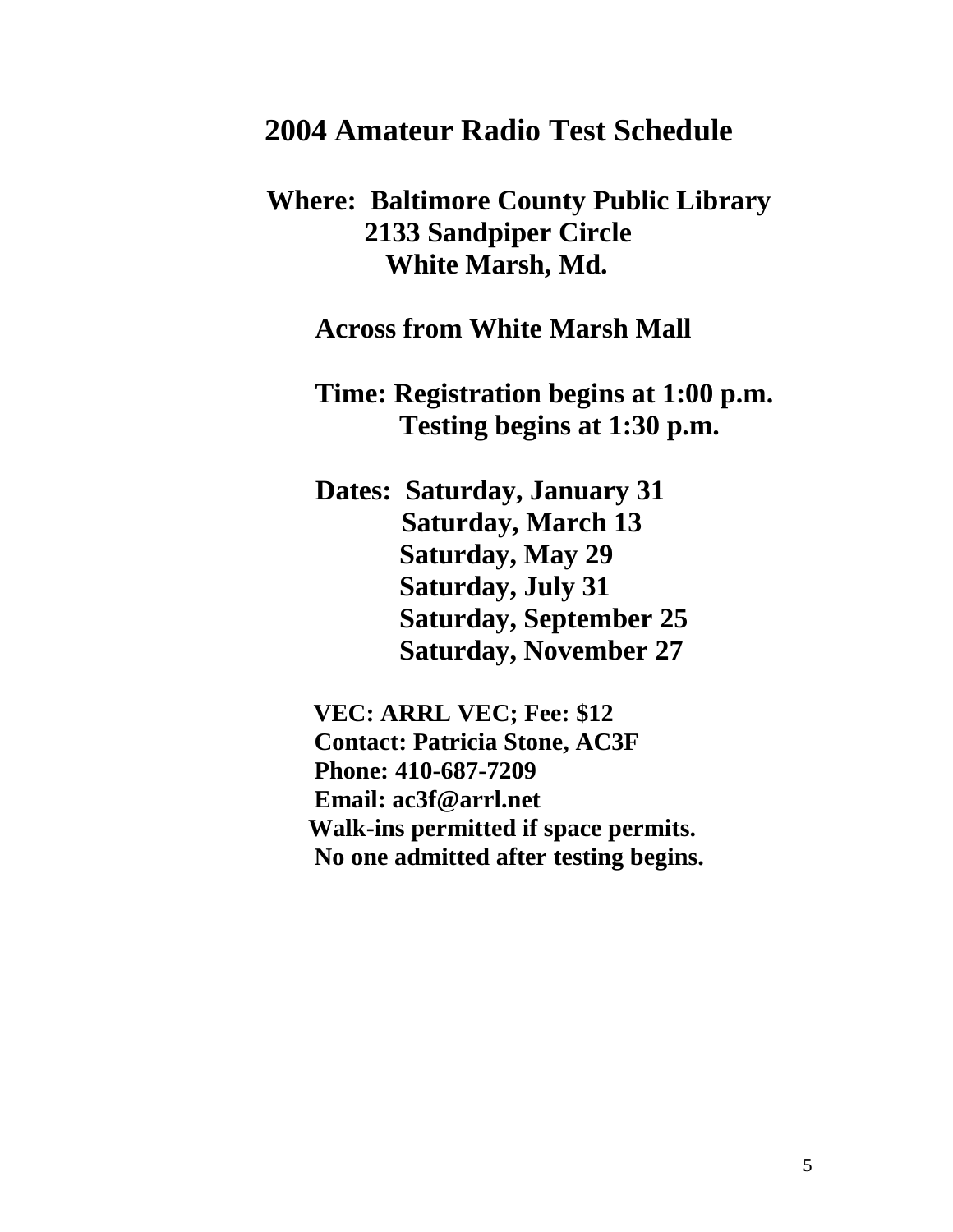## Station Activities

 Santa brought **WB3FMT** a new FT8900R quad band transceiver. Joe also reports certain aerial acrobatics while installing his new Slinky antenna for 75 meters.

**AC3F** was heard on 80 meter CW for Straight Key Night. Pat is back on HF.

**W3JEH** is testing the waters of 2 meter and 70cm SSB/CW.

**AC3P** reports the new HEIL microphone is working well on the ICOM equipment.

**KB3JVP** is putting a new dual band mobile antenna to use.

 **AC3F**, **AC3P, W3VRD**, **W3JDF**, and **WB3FMT** received letters of thanks from Baltimore County for their RACES participation.

Ed Note: Send in your station activities for inclusion in a future issue of *The AERO AERIAL to ac3p21220@yahoo.com*

### **LOCAL AREA NETS**

### **Day Time Frequency (Mhz) NET NAME**

| Daily         | $9 - 10$ AM       | 147.285 | <b>ORIOLE NET</b>                 |
|---------------|-------------------|---------|-----------------------------------|
| Daily         | $6 - 6:30$ pm     | 3.920   | Maryland Emergency Phone Net      |
| Daily         | $6:30 - 7$ pm     | 146.670 | <b>Baltimore Traffic Net</b>      |
| Daily         | 7 pm and 10 pm    | 3.643   | Maryland/DC/Delaware Traffic Net  |
| $1st$ Tues    | $7:30 \text{ pm}$ | 145.330 | <b>Baltimore ARES Net</b>         |
| $2nd$ Tues    | $7:30 \text{ pm}$ | 146.670 | <b>Baltimore County RACES Net</b> |
| $2nd$ Wed.    | 8 pm              | 28.445  | <b>AERO ARC Net</b>               |
| $4th$ Wed     | 8 pm              | 147.240 | <b>AERO ARC Net</b>               |
| $5^{th}$ Wed. | 8 pm              | 449.575 | <b>AERO ARC Net</b>               |
|               |                   |         |                                   |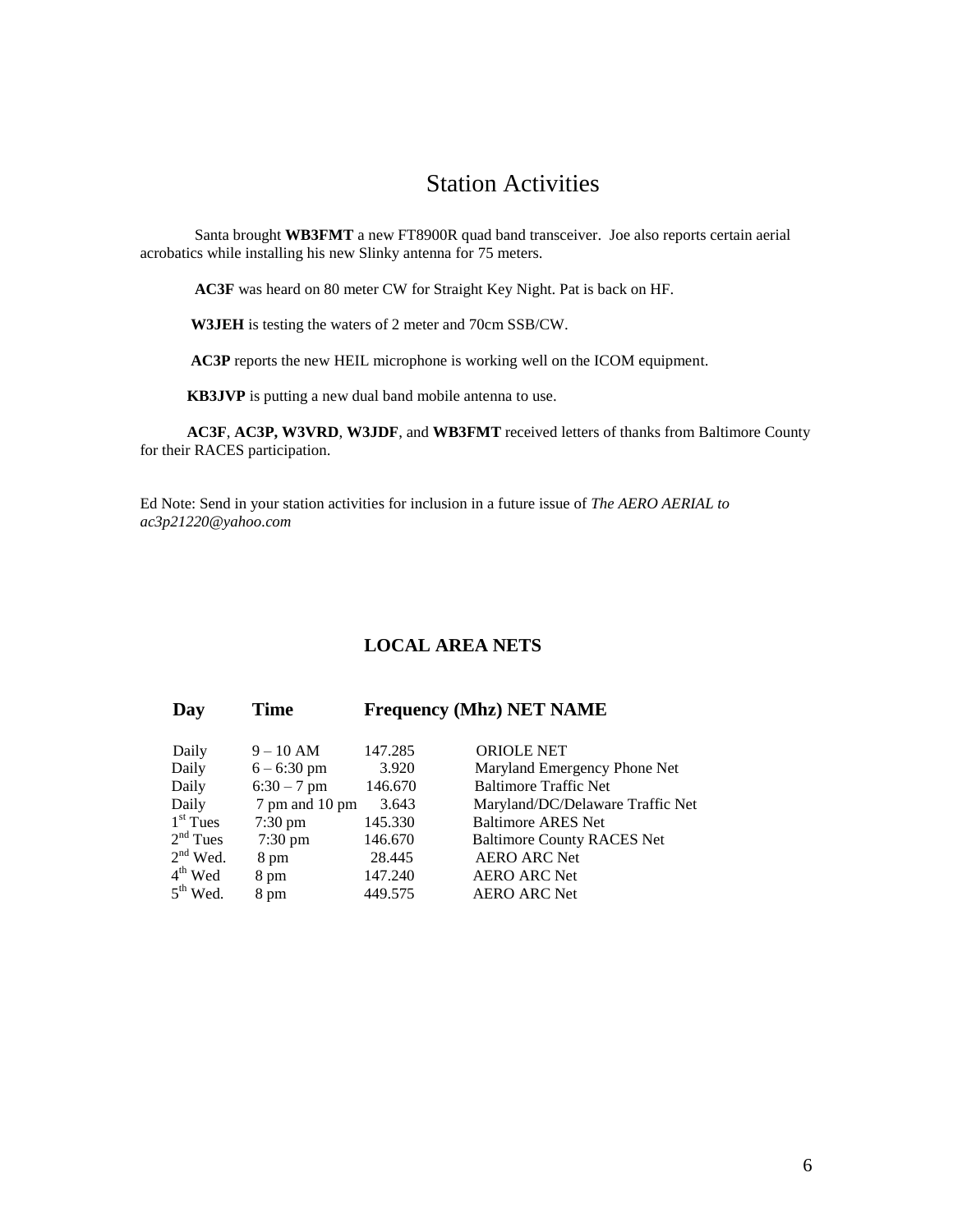### Product Review YAESU FT-8900R



 The mobile rig market has quite a few good dual-band units available. Kenwood, Icom, Alinco, and Yaesu all tout the assets of their products in the ham magazines and on the Internet.

 While looking for a dual-band unit for my mobile installation, I came across the Yaesu FT-8900R. The FT-8900R is a quad band unit only about \$50 more than the standard dual band model. It features FM only on 10, 6, and 2 meters, and 70cm. It has three power level maxing out at 50W on the lower three bands and at 35W on 70 cm.

 Other features include DTMF and CTCS coding on transmit and/or receive and the capability of monitoring two different frequencies simultaneously and cross-band repeat as well as full duplex when in cross-band mode.

 I will not go into specs vs. operation comparison here, but give my general impression of the FT-8900R during casual operation.

 The FT-8900R is a small unit. It fits easily in the storage console of my 1999 Blazer. Although it has an optional remote cable available to allow the user to detach the face plate and operate the radio remotely.

 I found the receiver to be quite hot on all bands and even working well outside the amateur bands. The transmit power is more than adequate to hit distant repeaters. With the FT8900R, I have been able to keep in contact with home in Middle River from downtown Washington D.C. and Hanover, Pa. on 2 meters, bring up 6 meter repeaters in Carroll and Harford Counties from home. In the car I have been able to work DX on 10 meters FM , on one occasion working the Canary Islands from I-95 south of the tunnel.

 Another interesting feature is the cross-band repeat. I have used this function with success while working Bikeathons, Walkathons and during Hurricane Isabel. This feature allowed me to use a 300-milliwatt HT to maintain communications at rest stops and shelters.